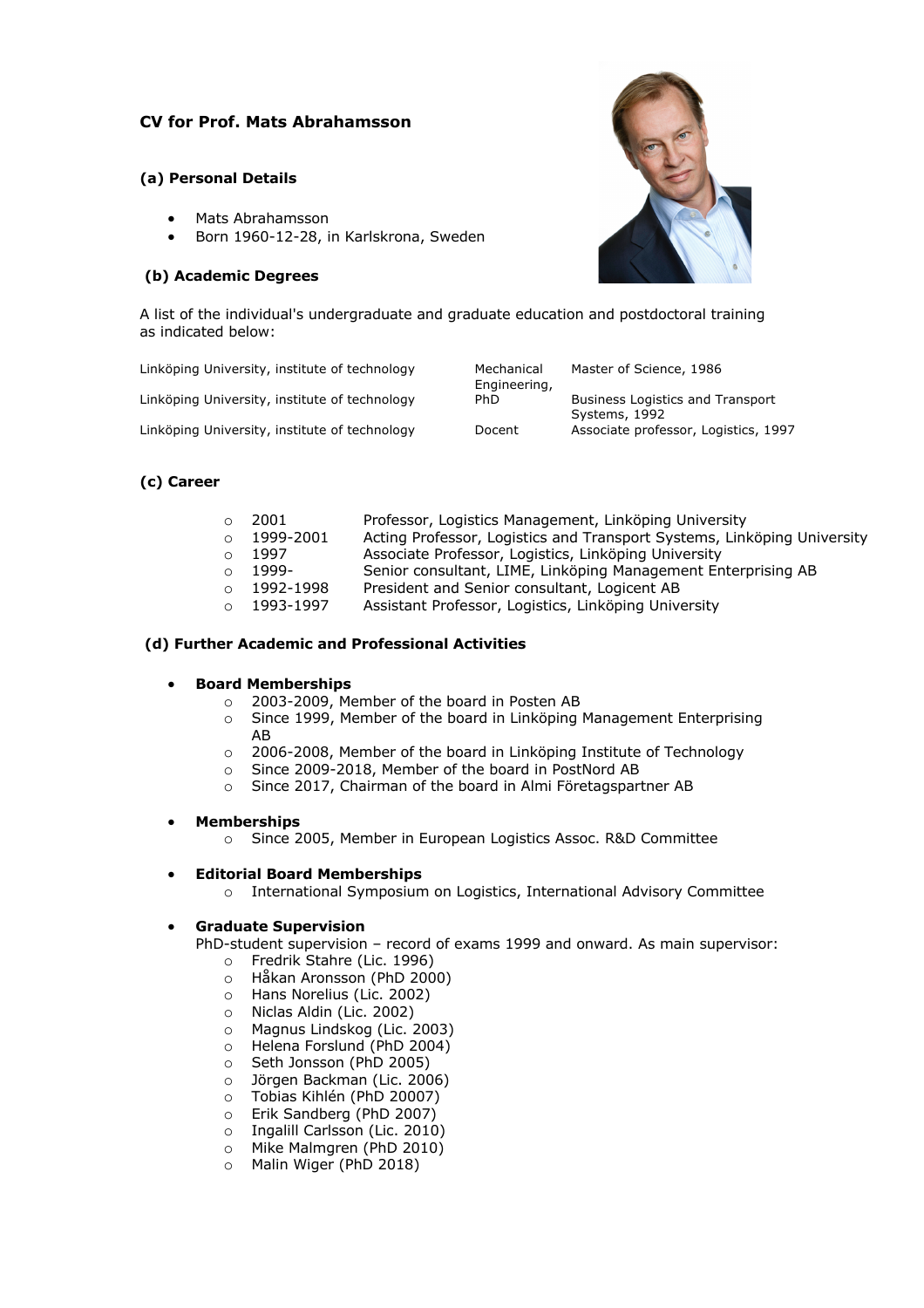- As co-supervisor:
	- o Jan Carlsson (PhD 2000)
	- o Jakob Rehme (Lic. 1999, PhD 2001)
	- o Christofer Kohn (PhD 2008)
	- o Ingalill Carlsson (PhD 2017)
- External Examiner and Exam Committees
	- o Exam Committee for PhD, Per Pettersson, Linköping University, 2000<br>
	o Exam Committee for PhD, Daniel Kindström, Linköping University. 20
	- o Exam Committee for PhD, Daniel Kindström, Linköping University, 2005<br>
	o Exam Committee for PhD, Andes Dipaula, Linköping University, 2006
	- Exam Committee for PhD, Andes Dipaula, Linköping University, 2006
	- o Exam Committee for PhD, Jonas Flodén, Göteborg University, 2007
	- o Exam Committee for PhD, Nina Modig, Chalmers Inst. Of Techn., 2007
	- o External Examiner for PhD, Otto Jockel, Cranfield School of Management, 2003
	- o External Examiner for PhD, Lotta Häkkinen, Turku School of Economics, 2005
	- o Pre examiner for Mikael Vainionpää, Hanken, Swedish School of Economics, 2010
	- o External Examiner for PhD, Hamid Jafari, Jönköping University, 2015
	- o External Examiner for PhD, Micael Thunberg, Linköping University, 2016
	- o External Examiner for PhD, Mojtaba, Hosseini, Linköping University, 2016
	- o External Examiner for PhD, Mohammad, Saeedi, Linköping University, 2017

## **(d) Awards and Special Commissions**

Prof. Mats Abrahamsson is awarded Söderbergska Handelspriset 2009, 500 000 SEK, together with Prof. Gunilla Jönsson, LTH.

#### **(e) Knowledge Exchange and Entrepreneurial Achievements**

Professor Abrahamsson participates regularly as lecturer and examinator in master level courses in the programmes for Industrial Engineering, Mechanical Engineering and Business Administration, and he is also an appreciated guest lecturer at various other universities in master programmes as well in executive programmes, like MBA Growth, PMEX, KTH Executive School, CHAMPS and Ashridge Business School. He also manages courses in logistics management for PhD students.

Professor Abrahamsson also contributes to bring higher education to students outside universities. 1993 to 2016 he was inspector for the logistics education at Sveriges Inköpsoch Logistikförbund (SILF competence). He participates regularly as teacher in various logistics courses in that programme. Professor Abrahamsson frequently and on a regular basis publishes research results in popular form in practitioners' and management magazines (Inköp & Logistik; Transport & Hantering; Management Magazine). He is also often invited to give speeches and lectures at conferences, fairs and business seminars, aimed for both practitioners and academics.

Previously, professor Abrahamsson has worked as a director of studies at Linköping University, Department of Management and Economics (1989-94). He also managed the project of designing and launching the International master-of-science programme for Industrial Economics at Institute of Technology, Linköping University (1992-93).

Professor Mats Abrahamsson has a wide experience on management and leadership. Academic leadership is in practiced as a professor and head of department of logistics management with 20 employees, since 1999, and before that director of studies at Department of Management and Economics (1989-94). As senior consultant in the consultant company LIME AB he has a wide experience in strategic management consulting in mainly large corporations.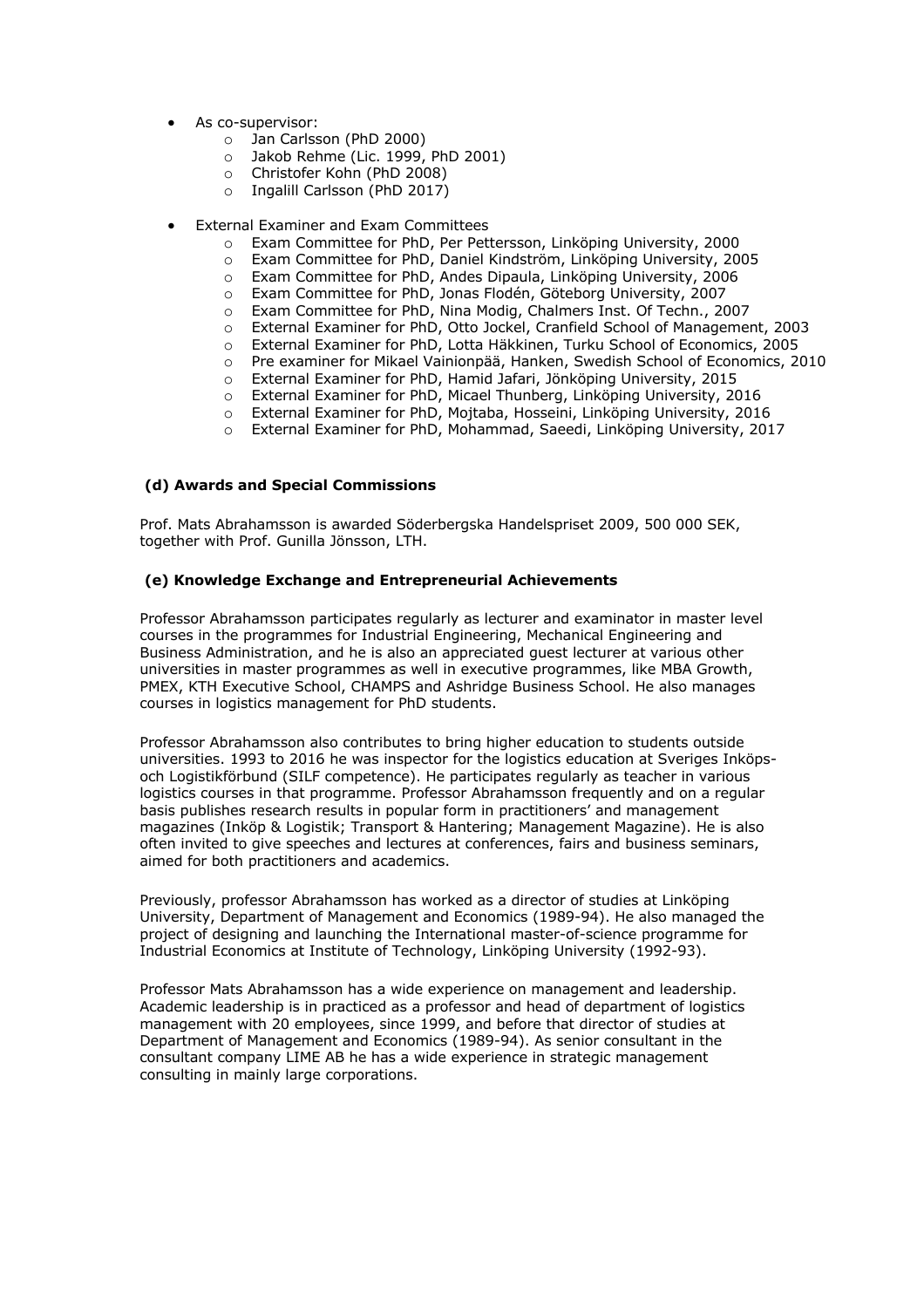## **Publications List (selection of publications)**

Abrahamsson, M., Brege, S., *"Structural Changes in Supply Chain Reengineering"*, The international Journal of Logistics Management, Vol 8, No. 1, 1997

Abrahamsson, M., Wandel S., "A Model of Tiering in Third Party Logistics", Transport Logistics, vol 1, No 3, 1998.

Abrahamsson, M., Brege, S., Norrman, A., "Distribution Channel Reengineering – Organisational Separation of Distribution Activities in Pan European Companies", Transport Logistics, vol. 1 No. 4, 1998.

Abrahamsson, M., Aronsson, H., "Measuring Logistics Structure", International Journal of Logistics, vol.2 No. 3, 1999. (Awarded, best paper 1999)

Abrahamsson M., Aldin, N., Stahre, F., Logistics Platforms for Improved Dynamic Effectiveness, International Journal of Logistics, 2003-3.

Abrahamsson, M., Brege, S., Dynamic Effectiveness - Improved Industrial Distribution from Interaction between Marketing and Logistics Strategies, Journal of Marketing Channels, Special Issue, 2004,

Lindskog, M., Abrahamsson, M., Aronsson, H., Visualisation for system learning in supply chains, International Journal Learning and Change, Vol. 2, No. 2, 2007.

Abrahamsson, M., Logistics in the Strategy of the Firm, in Stentoft, A., Halldórsson, A., Jahre,. M., Spens. K (eds.), Northern Lights in Logistics & Supply Chain Management. Copenhagen Business School Press, Copenhagen, 2008.

Maria Björklund, Uni Martinsen, Mats Abrahamsson, (2012) "Performance measurements in the greening of supply chains", Supply Chain Management: An International Journal, Vol. 17 Iss: 1, pp.29 – 39

Abrahamsson, M., Christopher, M., Stensson, B., (2015), Mastering Supply Chain Management in an Era of Uncertainty at SKF, Global Business and Organizational Excellence, September/October 2015, pp. 6-17.

Björklund, M., Abrahamsson, M. & Johansson, H. (2017), Critical factors for viable business models for urban consolidation centres, Research in Transport Economics, vol 64, pp 26-47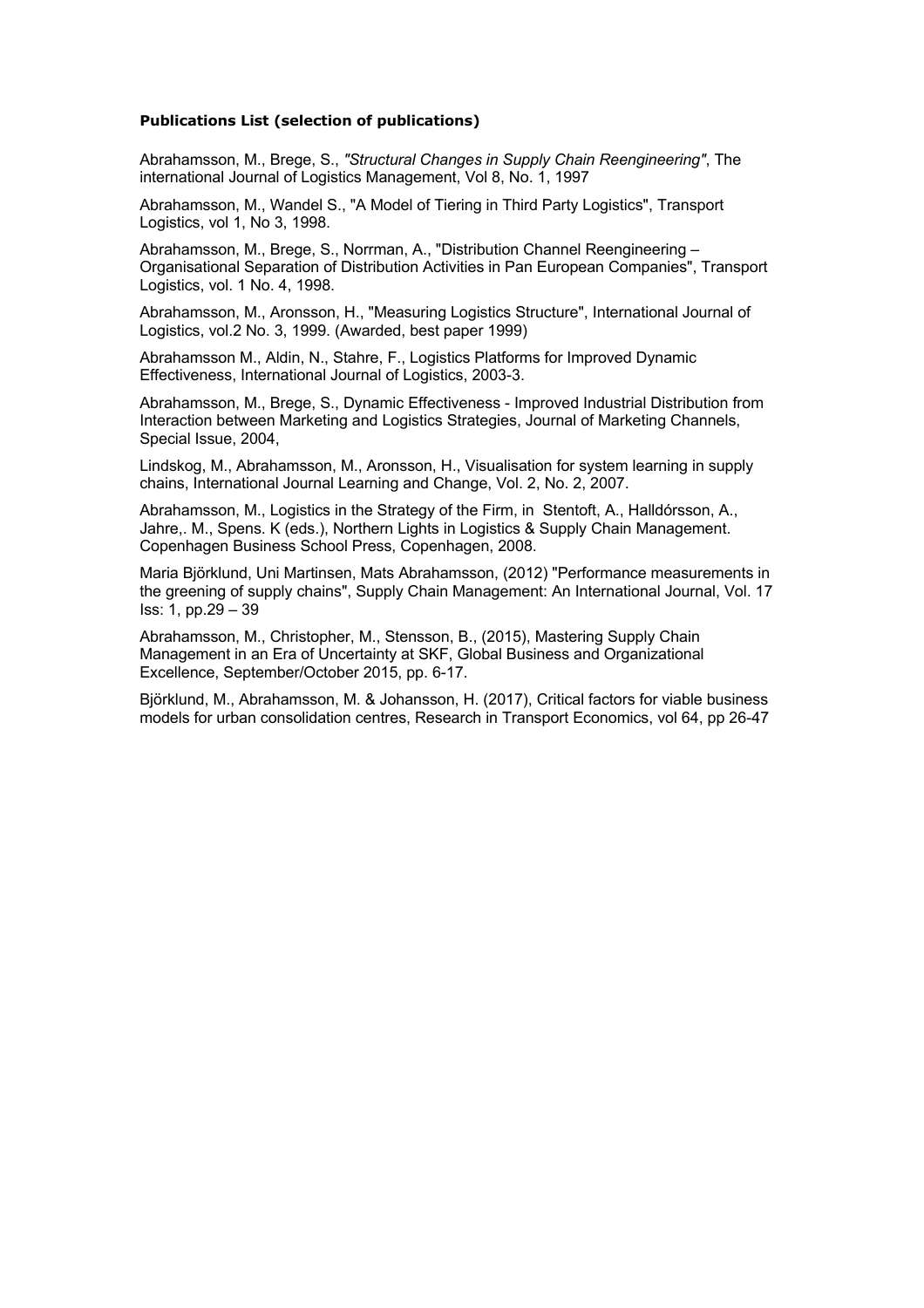# **Publications:**

## **Reports:**

Abrahamsson, M., Extern MA - En förstudie, Linköping: LiTH, Forskningsrapport, EKI-162, 1988

Abrahamsson, M., Storhagen, N-G., Godstransportundersökning i Östergötland och Södermanland 1988, Östsvenska Handelskammaren, Norrköping, 1988.

Abrahamsson, M., Borg, J., Storhagen, N-G., Förändrade materialadministrativa krav på Sveriges godstransporter – Konsekvenser av ökade MA-tillämpningar i industrin, Linköping, LiTH, EKI Research in Management, Report no 8901, 1989.

Abrahamsson, M., Kundanpassad MA – Fokusering av den yttre MA-effektiviteten, Stockholm: TFB-meddelande nr 131, 1990.

Abrahamsson, M., Brege, S., Distribution Channel Reengineering – Organisation av logistik och marknadsföring i internationella företag. Linköping, LiTH, EKI Research in Management, Report no 9501, 1995.

Abrahamsson, M., Godstransportundersökning i Östergötland och Södermanland 1996, Östsvenska Handelskammaren, Norrköping, 1996.

Abrahamsson, M., Logistikens betydelse som strategiskt instrument i affärssystemet, IMIE:WP, LIUEKI/WPS 1999:01, LiTH, EKI, 1999.

Abrahamsson, M., Stahre, F., E-Commerce and Changing Roles in Marketing Channels, i Hultkrantz, O & Lumsden, K., (Ed). E-commers and Logistical Consequences, Chalmers University of Technology, No 109, juni, 2000.

Konkurrenskraftiga affärsmodeller och effektivare värdekedjor inom den svenska dagligvaruoch livsmedelsbranschen, Slutrapport, Formas, 2008.

Lidestam, H.& Abrahamsson, M., Optimerad offentlig upphandling av busstjänster - Miljökonsekvenser av dagens detaljerade upphandling av busstrafik, Forskningsrapport Institutionen för ekonomisk och industriell utveckling, LIU-IEI-R—10/0101—SE, 2010

Abrahamsson, M., Rehme, J., Sandberg, E., Logistik i svensk handel, Forskningsrapport, Institutionen för ekonomisk och industriell utveckling, LIU-IEI-R—11/0143—SE, 2011

Abrahamsson, M (ed.) (2013), Forsknings och Innovationsagenda för framtidens logistik. Vinnova.

Sandberg, E & Abrahamsson, M., Flödesorientering av globalt inköpsarbete, Handelsrådet, Forskningsrapport 2016:4, 2016

Abrahamsson, M., Affärsmodeller för citylogistik & samordnad varudistribution – Handbok för kommuner och privata aktörer, Forskningsrapport LiU-IEI-RR—17/00283-SE, 2017.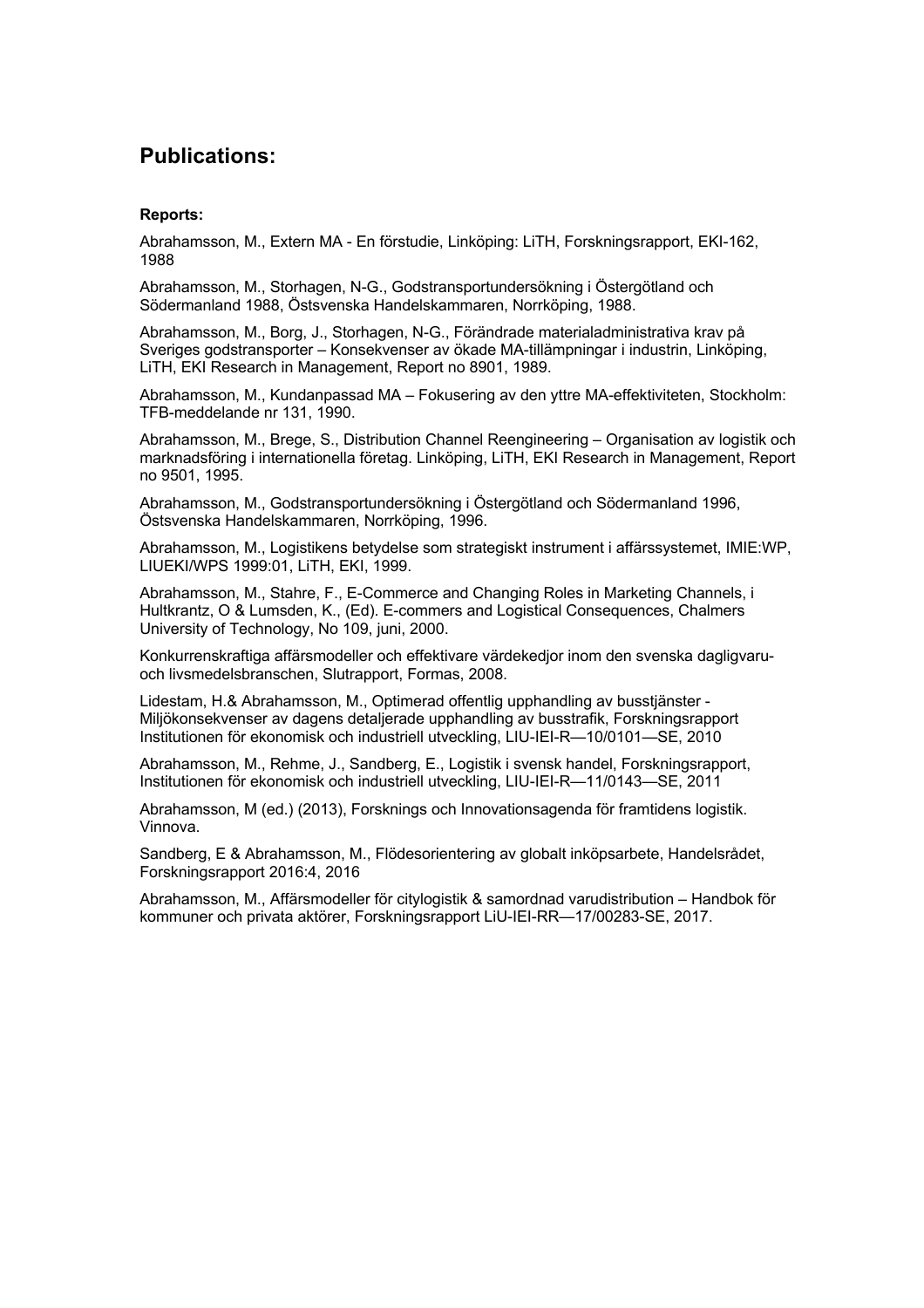#### **Books or chapters in books:**

Abrahamsson, M., Med Kundens glasögon, i Lith, M., UtMAningen – Spelet om morgondagens konkurrensfördelar, Esselte Studium Akademiförlaget, Göteborg, 1989.

Abrahamsson, M., Interagerade kanaler för distribution av insatsvaror mellan industriföretag, in Skjøtt Larsen, T., Logistik i Norden, Köpenhamn, 1990.

Abrahamsson, M., En undersökningsdesign i två steg, i Storhagen, N-G., Huge, M., Logistiska framsteg, Studentlitteratur, Lund, 1992.

Abrahamsson, M., Tidsstyrd Direktdistribution – Drivkrafter och logistiska konkurrensfördelar med centrallagring av producentvaror, Studentlitteratur, Lund, 1992. (Doctoral Thesis)

Abrahamsson, M., Henningsson, G., Evolution of Competitive Production and Distribution Structures, in Landborn, J., & Sarv, H. (ed), Visionary Logistics, Eurolog-92, TFK, Stockholm, 1992.

Abrahamsson, M., Strategisk och operativ effektivitet, i Taina, J (ed), Nordic Network in Logistics, Turku School of Economics and Business Administration, 5: 1994.

Abrahamsson, M., Time Based Distribution, i Hadjiconstantinou, E (ed.) Quick Response in the Supply Chain, Springer, Berlin, 1998

Abrahamsson M., Brege, S., E-commerce, i Service Innovation, Rapport från MTC och CD-rom, februari, 2000.

Abrahamsson, M., Aldin, N., & Stahre, F., E-commerce and Changing Roles in Marketing Channels, i Hultkrantz, O., & Lumsden, K., E-commerce and Logistical Consequences, Meddelande 109, Chalmers, 2000.

Abrahamsson, M., Brege, S., e-Business - A Historic Journey, p.1-5, in e-Business Value Creation, eBSB MTC (ed.), The Foundation of Market Technology, ISBN 91-971430-2-2, Stockholm

Abrahamsson, M., *Best Practice Case Studies*, p.19-28, Ojala, L & Hilmola, O-P (ed.), in Case Study Research in Logistics, Turku School of Economics and Business Administration, Serie B, 1:2003, ISBN 951-564-102-0.

Abrahamsson, M., The Role of Logistics in the Strategy of the Firm, in Stentoft, A., Halldórsson, A., Jahre,. M., Spens. K (eds.), Northern Lights in Logistics & Supply Chain Management. Copenhagen Business School Press, Copenhagen, 2008.

Abrahamsson, M., The Role of Logistics in Corporate Strategy, in Schönberger, R., & Elbert, R.(eds.), Dimensionen der Logistik. Gabler Research , Heidelberg, 2010.

Abrahamsson, M & Karlöf, S., Det dynamiska företaget – En bok om följsamhet och flödesorienterade affärsmodeller, Liber, Malmö, 2011

Sanberg, E & Abrahamsson, M., Logsitikdriven affärsutveckling, Studentliteratur, Lund, 2019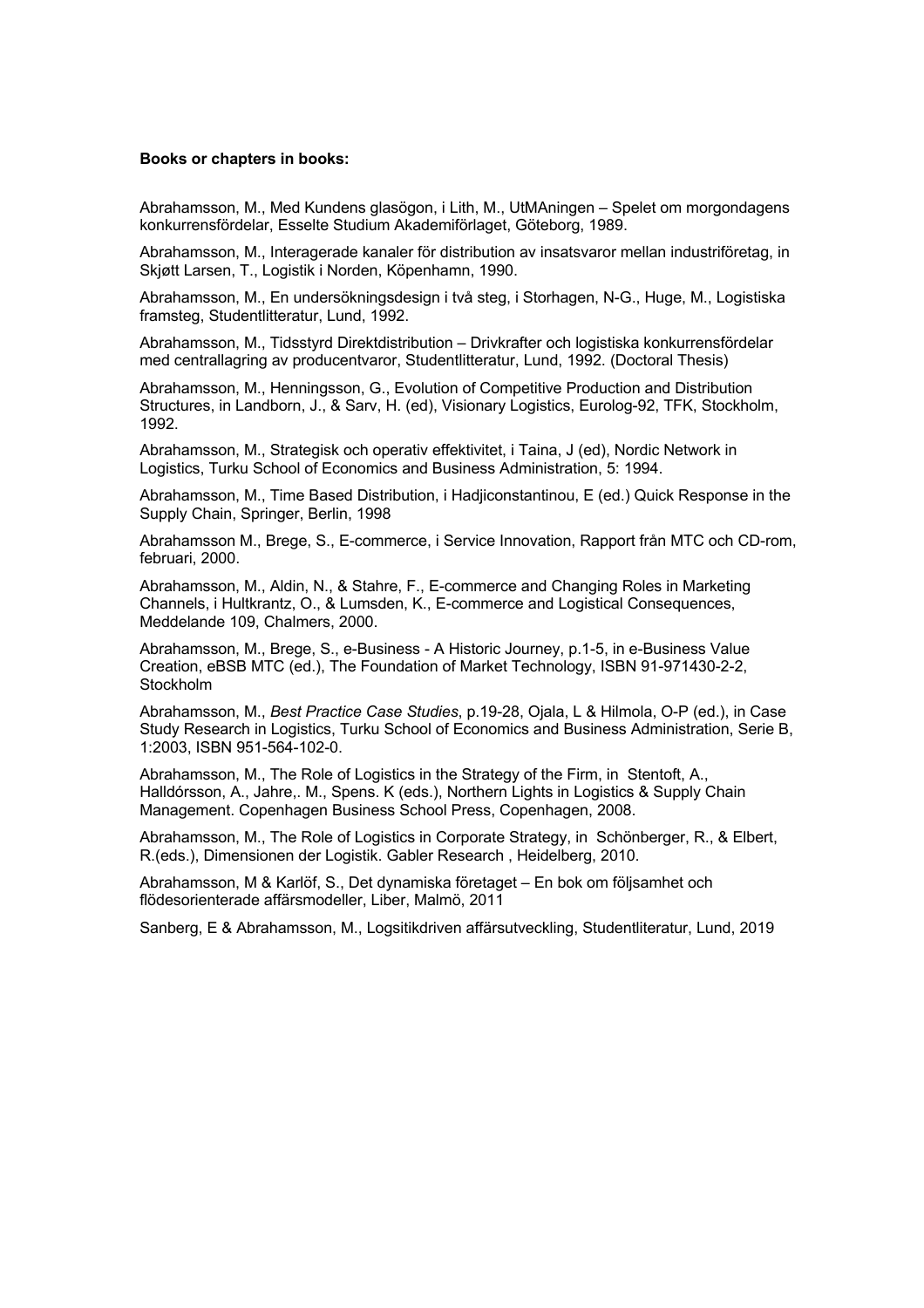## **Articles**:

Abrahamsson, M., *"Ny distributionsstrategi ger konkurrensfördelar i EG"*, Professionellt inköp, Nr 2, 1992.

Abrahamsson, M., *"Time Based Distribution"*, The International Journal of Logistics Management", vol 4, No. 2, 1993

Abrahamsson, M., Nord, M., *"EDI – En nyckel till förändring"*, Professionellt inköp, Nr 1, 1993.

Abrahamsson, M., *"Tidsstyrd direktdistribution ger fördelar i EG"*, Aktuell EG-analys Trafik & Transport, Nr 12, 1993.

Abrahamsson, M., *"Time Based Distribution – Research"*, Reengineering Logistics Processess to Acheive World Class Efficiency, CELO - Centre of European Logistics, Proccedings from Symposium in Hannover, 1994.

Abrahamsson, M., *"Operativ effektivitet avgör lönsamheten"*, Inköp & Logistik, Nr 1, 1994.

Abrahamsson, M., Nord, M., *"Moderna informationssystem ger nya logistiklösningar"*, Aktuell EG-analys Trafik & Transport, Nr 5, 1994.

Abrahamsson, M., *"Logistiken och den operativa effektiviteten"*, Aktuell EG-analys Trafik & Transport, Nr ?, 1994.

Abrahamsson, M., Leconte, L., Di Simone, M., *"Una Distribuzione – Basata sul tempo"*, Logistics, Nr 10, Nov/Dic, 1994

Abrahamsson, M., *"Logistisk allians mellan fyra aktörer"*, Inköp & Logistik, Nr 3, 1995.

Abrahamsson, M., *"Logical Alliance", Logistics Europe"*, Vol 4, No 3, 1996

Abrahamsson, M., Brege, S., *"Structural Changes in Supply Chain Reengineering"*, The international Journal of Logistics Management, Vol 8, No. 1,

Abrahamsson, M., Wandel S., *"A Model of Tiering in Third Party Logistics",* Transport Logistics, vol 1, No 3, 1998.

Abrahamsson, M., Brege, S., Norrman, A., *"Distribution Channel Reengineering – Organisational Separation of Distribution Activities in Pan European Companies"*, Transport Logistics, vol. 1 No. 4, 1998.

Abrahamsson, M., Aronsson, H., *"Measuring Logistics Structure",* International

Journal of Logistics, vol. 2 No. 3, 1999. (Awarded, best paper 1999)

Abrahamsson, M., Färdow, P., *Varför krångla till det i onödan?,* Inköp & Logistik, No 5, 1999.

Abrahamsson, M., Brege, S., Postorderfirman tar hem spelet om e-handeln, DI-debatt, 2000- 01-19.

Abrahamsson M., Brege, S., *För bank och försäkring blir e-handeln huvudkanalen*, DI-debatt, 2000-02-02.

Abrahamsson M., Brege, S., *E-handel - risker och möjligheter, Logistik och SCM, A och O för lyckad E-handel*, Inköp & Logistik, No 3, 2000.

Abrahamsson M, *Dynamic Effectiveness: A conceptual model on how operational platforms can support marketing strategies.* Proceedings Eurolog 2002, European Logistics Association. Barcelona, 2002. CD-ROM.

Abrahamsson M., Aldin, N., Stahre, F., *Logistics Platforms for Improved Dynamic Effectiveness*, International Journal of Logistics, 2003-3.

Abrahamsson, M., Nya tider kräver nya managementverktyg, Management Magazine, No 02. 2003.

Abrahamsson, M., Andersson, D. & Brege, S., *Outsourcing – Från mode och trend till balanserat strategibeslut*, Management Magazine, No 05. 2003.

Abrahamsson, M., Aronsson, H., *A Model for Measuring Logsitics Structures*, Estiem Magazine. No 25, 02/2003.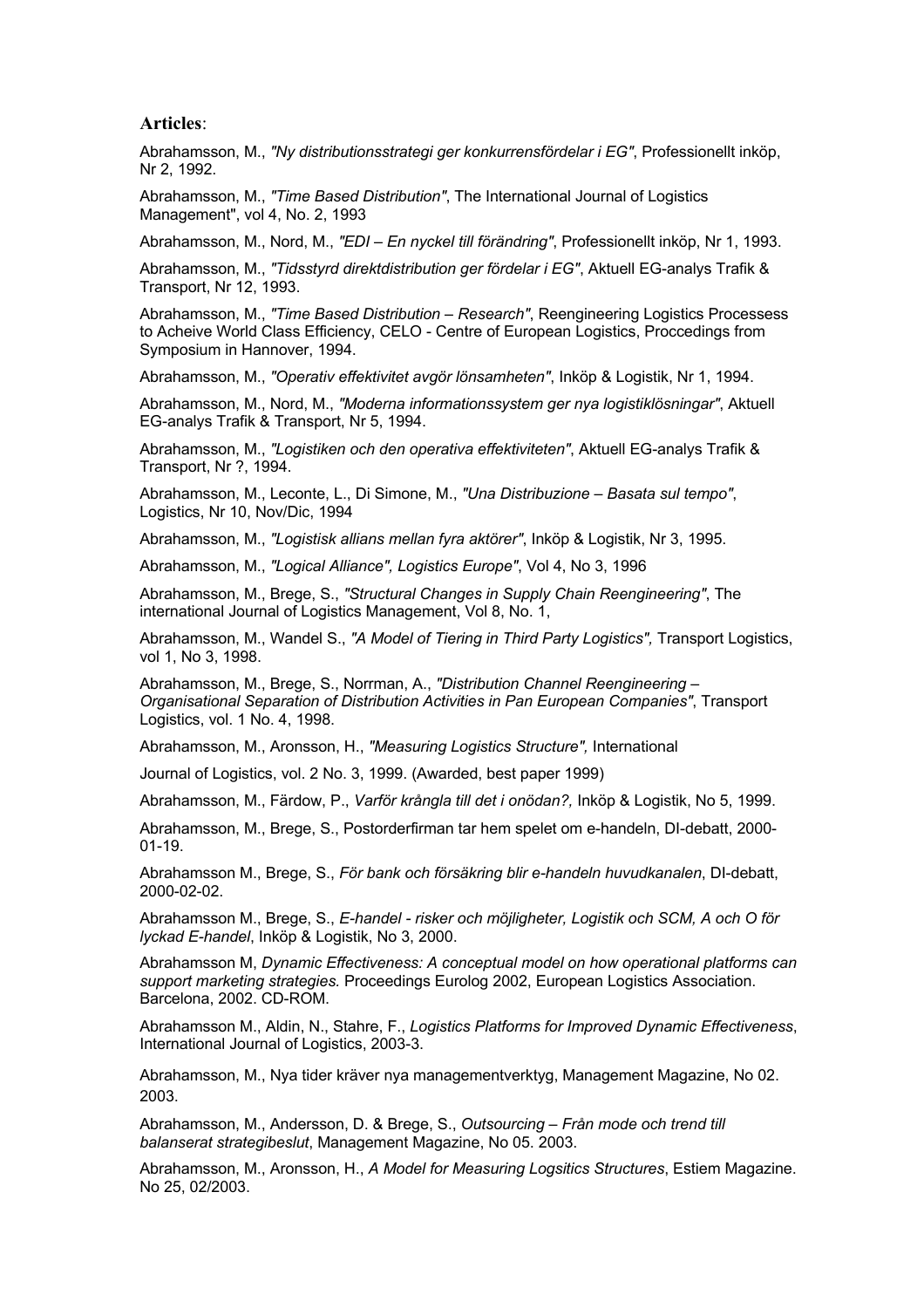Abrahamsson, M., Brege, S., Dynamic Effectiveness - Improved Industrial Distribution from Interaction between Marketing and Logistics Strategies, Journal of Marketing Channels, Volume 12, No. 2, 2004.

Lindskog, M., Abrahamsson, M., Aronsson, H., Visualisation for system learning in supply chains, International Journal Learning and Change, Vol. 2, No. 2, 2007.

Stahre, Fredrik, Huge-Brodin, Maria, Abrahamsson, Mats, Rehme, Jakob , Andersson, Dan, 2008, Logistics Changes and Challenges in Swedish Food Supply Chains, Proceedings from the 18th annual conference for Nordic researchers in logistics, NOFOMA, Helsinki, Finland. ISBN: 978-951-98050-9-2

Abrahamsson, M., Stahre, F., Logistics based business model – the case of Swedish food retail and manufacturing industries, *Proceedings of the 1st Nordic Retail and Wholesale Conference*, Nov. 2008.

Sandberg, E., M. Abrahamsson, "The role of top management in supply chain management practices", *International Journal of Retail and Distribution Management, IJRDM, volume 38, issue 1, 2010.*

Lidestam, H., Abrahamsson, M., Evaluation of public procurement for bus transports in terms of emissions, *Management of Sustainable Development - special issue on MEQ Mathematical Models*. 2010.

Abrahamsson, M., Aronsson, H., Spens, K., Developing lean and agile health care supply chains, *Supply Chain Management: an international journal, Special Issue on Supply Chain Management in Health Care Services*, Vol.16, No. 3, 2011.

Abrahamsson, M., Rehme, J., The role of logistics in retailers' corporate strategy – A driver for growth and customer value, Supply Chain Forum: *An International Journal, special issue on retailing and supply chain management,* Vol. 11, No. 4, 2010.

Sandberg, E., M. Abrahamsson, Logistics capabilities for sustainable competitive advantage*, International Journal of Logistics: Research and Applications*, Vol. 14, No. 1, February 2011, 61–75

Sandberg, E., M. Abrahamsson, and T. Kihlén (2011) "Characteristics of a logistics-based business model", Journal of Marketing Channels, Vol. 18 No 1, pp. 1-23.

M. Malmgren, D. Andersson, M. Abrahamsson (2011) Managing risk in complex and business critical outsourcing of services, Euroma, 3 to 6 July 2011, Cambridge, UK, ISBN 978-1-902546-94-0

M. Malmgren, D. Andersson, M. Abrahamsson (2011) Inside the Core: Managing risks in Business Critical Outsourcing, IPSERA 2011, Maastricht, The Netherland, 11 to 13 April 2011, ISBN 978-94-6178-001-0

Karlsson, J., Göthe-Lundgren, M., Abrahamsson, M (2011), Recent City Logistics projects in EU – An overview from a systemic perspective. Presented at the LRN-conference, September 7-9, University of Southampton.

Björklund, M., Abrahamsson, M., Karlsson, J, (2011), Greening City Logistics, the challenge of measuring and presenting environmental gains, Presented at the LRN-conference, September 7-9, University of Southampton.

Björklund, M., Martinsen, U., Abrahamsson, M., (2012) "Performance measurements in the greening of supply chains", Supply Chain Management: An International Journal, Vol. 17 Iss: 1, pp.29 – 39

Björklund, M., Abrahamsson, M. (2015) What constitute a functioning business model for urban consolidation centres?, NoFoMa conference 3-5 Juni, Molde, Norway.

Abrahamsson, M., Christopher, M., Stensson, B., (2015), Mastering Supply Chain Management in an Era of Uncertainty at SKF, Global Business and Organizational Excellence, September/October 2015, pp. 6-17.

Björklund, M., Abrahamsson, M. & Johansson, H. (2017), Critical factors for viable business models for urban consolidation centres, Research in Transport Economics, vol 64, pp 26-4